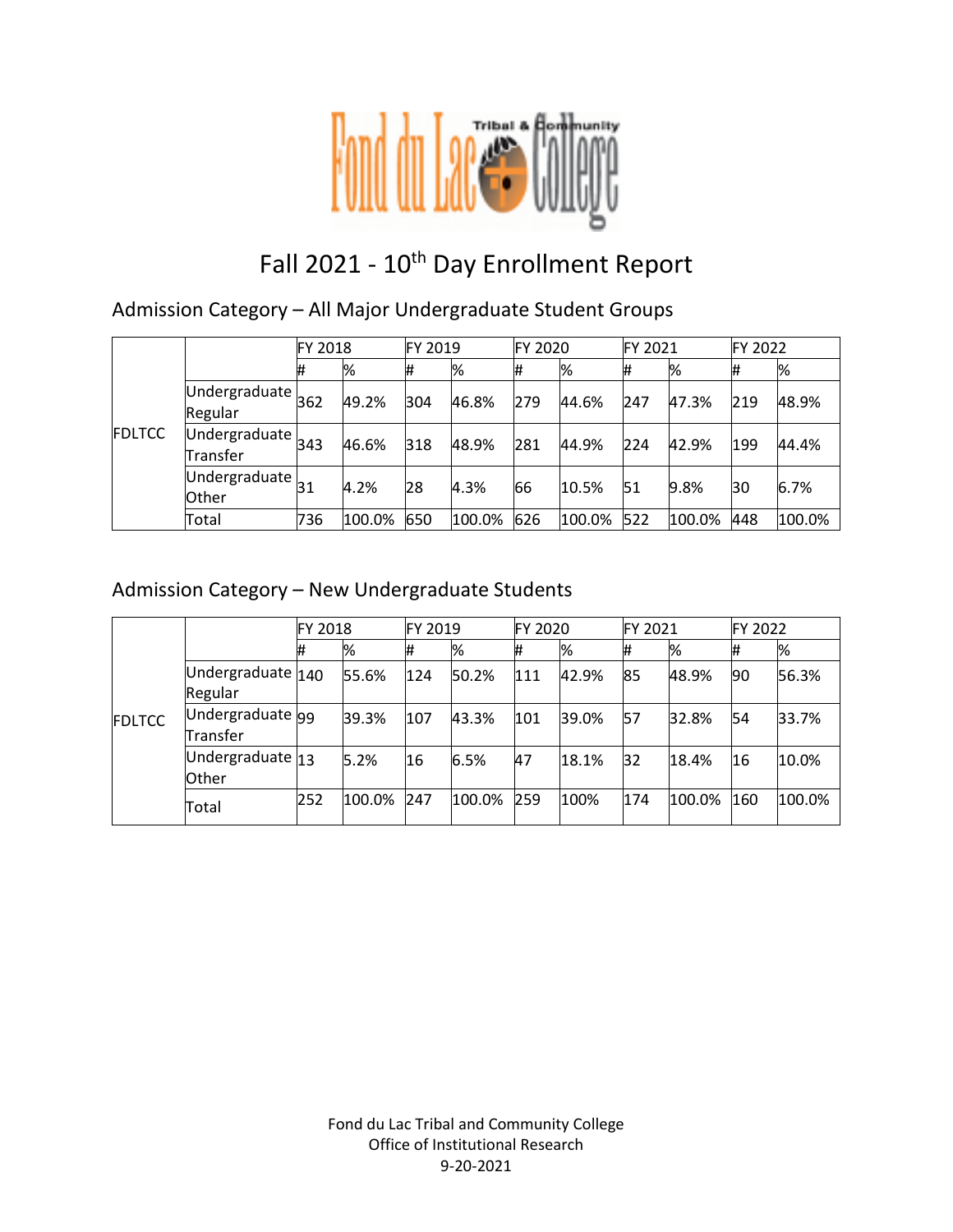|               |                               | <b>FY 2018</b> |        | FY 2019 |        | FY 2020 |        | FY 2021 |        | FY 2022 |        |
|---------------|-------------------------------|----------------|--------|---------|--------|---------|--------|---------|--------|---------|--------|
| <b>FDLTCC</b> |                               | 1#             | %      |         | %      | #       | %      | #       | %      |         | %      |
|               | Undergraduate 222<br>Regular  |                | 45.9%  | 180     | 44.7%  | 168     | 45.8%  | 162     | 46.7%  | 129     | 44.8%  |
|               | Undergraduate 244<br>Transfer |                | 50.4%  | 211     | 52.4%  | 180     | 49.0%  | 167     | 48.1%  | 145     | 50.3%  |
|               | Undergraduate 18<br>Other     |                | 3.7%   | 12      | 3.0%   | 19      | 5.2%   | 18      | 5.2%   | 14      | 4.9%   |
|               | Total                         | 484            | 100.0% | 403     | 100.0% | 367     | 100.0% | 347     | 100.0% | 288     | 100.0% |

# Admission Category – Returning Undergraduate Students

# Race and Ethnicity – Undergraduate Students

|               |                                              | FY 2018 |        | FY 2019                  |                | <b>FY 2020</b> |        | FY 2021 |        | FY 2022        |        |
|---------------|----------------------------------------------|---------|--------|--------------------------|----------------|----------------|--------|---------|--------|----------------|--------|
|               |                                              | #       | %      | #                        | %              | #              | %      | #       | %      | #              | %      |
|               | American<br>Indian or<br>Alaskan Native      | 142     | 19.3%  | 104                      | 16.0%          | 117            | 18.7%  | 113     | 21.6%  | 115            | 25.7%  |
|               | Nonresident<br>Alien                         |         |        | $\overline{\phantom{a}}$ | $\overline{a}$ | 1              | 0.2%   |         |        |                |        |
|               | Asian                                        |         | 1.0%   | 6                        | 0.9%           | 6              | 1.0%   | 4       | 0.8%   | $\overline{2}$ | 0.4%   |
| <b>FDLTCC</b> | <b>Native</b><br>Hawaiian or<br>Other People |         | 0.3%   | 2                        | 0.3%           |                |        |         |        |                | 0.2%   |
|               | Black or African <sub>51</sub><br>American   |         | 6.9%   | 64                       | 9.8%           | 69             | 11.0%  | 40      | 7.7%   | 30             | 6.7%   |
|               | Hispanic of<br>Any Race                      | 24      | 3.3%   | 31                       | 4.8%           | 25             | 4.0%   | 13      | 2.5%   | 14             | 3.1%   |
|               | White                                        | 428     | 58.2%  | 370                      | 56.9%          | 354            | 56.5%  | 304     | 58.2%  | 238            | 53.1%  |
|               | Two or More<br>Races                         | 80      | 10.9%  | 73                       | 11.2%          | 51             | 8.1%   | 44      | 8.4%   | 42             | 9.4%   |
|               | Unknown Race 2<br>and Ethnicity              |         | 0.3%   |                          |                | З              | 0.5%   | 4       | 0.8%   | 6              | 1.4%   |
|               | Total                                        | 736     | 100.0% | 650                      | 100.0%         | 626            | 100.0% | 522     | 100.0% | 448            | 100.0% |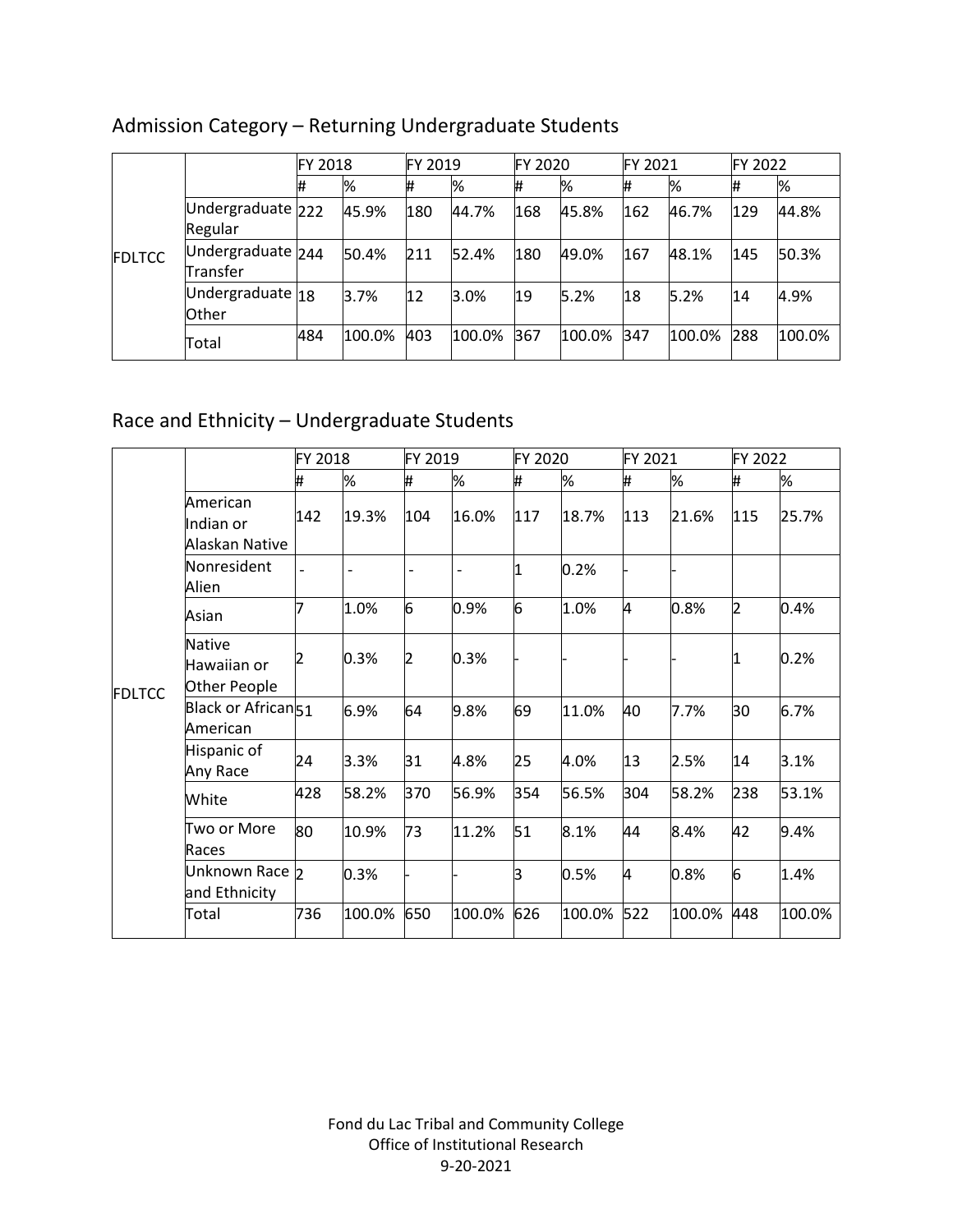|                |                            | FY 2018 |           | FY 2019 |           | <b>FY 2020</b>                                                             |           | FY 2021 |           | <b>FY 2022</b> |        |
|----------------|----------------------------|---------|-----------|---------|-----------|----------------------------------------------------------------------------|-----------|---------|-----------|----------------|--------|
| <b>IFDLTCC</b> |                            | #       | %         | #       | %         | Ħ.                                                                         | %         | #       | %         | #              | %      |
|                | Yes                        | 594     | 80.7%     | 510     | 78.5%     | 472                                                                        | 75.4%     | 400     | 76.6%     | 355            | 79.3%  |
|                | No.                        | 91      | 12.4%     | 81      | 12.5%     | 86                                                                         | 13.7%     | 71      | 13.6%     | 44             | 9.8%   |
|                | Unknown <sub>51</sub>      |         | 6.9%      | 59      | 9.1%      | 68                                                                         | 10.9%     | 51      | 9.8%      | 49             | 10.9%  |
|                | Total                      | 736     | 100.0%650 |         | 100.0%626 |                                                                            | 100.0%522 |         | 100.0%448 |                | 100.0% |
|                | Yes                        | 82,039  | 58.5%     | 78,775  | 58.2%     | 74,430                                                                     | 58.0%     | 68,200  | 56.4%     | 63,108         | 56.5%  |
| Minn. State    | No                         | 31,768  | 22.7%     | 30,416  | 22.5%     | 29,485                                                                     | 22.7%     | 27,295  | 22.6%     | 24,445         | 21.9%  |
| System         | Unknown <sub>26</sub> ,388 |         | 18.8%     | 26,197  |           | 19.3% 26,106                                                               | 19.3%     | 25,401  | 21.0%     | 24,068         | 21.6%  |
|                | Total                      |         |           |         |           | 140,195 100.0% 135,388 100.0% 130,021 100.0% 120,896 100.0% 111,621 100.0% |           |         |           |                |        |

### Underrepresented – Undergraduate Students

# Student Load – Full/Part Time Undergraduate Students

|               |                  | <b>FY 2018</b> |            | FY 2019 |            | <b>IFY 2020</b> |            | <b>FY 2021</b>                                                             |            | FY 2022 |        |
|---------------|------------------|----------------|------------|---------|------------|-----------------|------------|----------------------------------------------------------------------------|------------|---------|--------|
|               |                  | #              | %          | #       | %          | #               | %          | #                                                                          | %          | ₩       | %      |
| <b>FDLTCC</b> | <b>Full Time</b> | 436            | 59.2%      | 392     | 60.3%      | 364             | 58.1%      | 259                                                                        | 49.6%      | 219     | 48.9%  |
|               | <b>Part Time</b> | 300            | 40.8%      | 258     | 39.7%      | 262             | 41.9%      | 263                                                                        | 50.4%      | 229     | 51.1%  |
|               | Total            | 736            | 100.0% 650 |         | 100.0% 626 |                 | 100.0% 522 |                                                                            | 100.0% 448 |         | 100.0% |
| Minn.         | <b>Full Time</b> | 79,868         | 57.0%      | 77,312  | 57.1%      | 74,096          | 57.0%      | 67,626                                                                     | 55.9%      | 61,572  | 55.2%  |
| State         | <b>Part Time</b> | 60,327         | 43.0%      | 58,076  | 42.9%      | 55,925          | 43.0%      | 53,270                                                                     | 44.1%      | 50,049  | 44.8%  |
| System        | Total            |                |            |         |            |                 |            | 140,195 100.0% 135,388 100.0% 130,021 100.0% 120,896 100.0% 111,621 100.0% |            |         |        |

*\*\*\*All data are from the fall 10th Day Minn. State Enrollment Analytic Tool\*\*\**